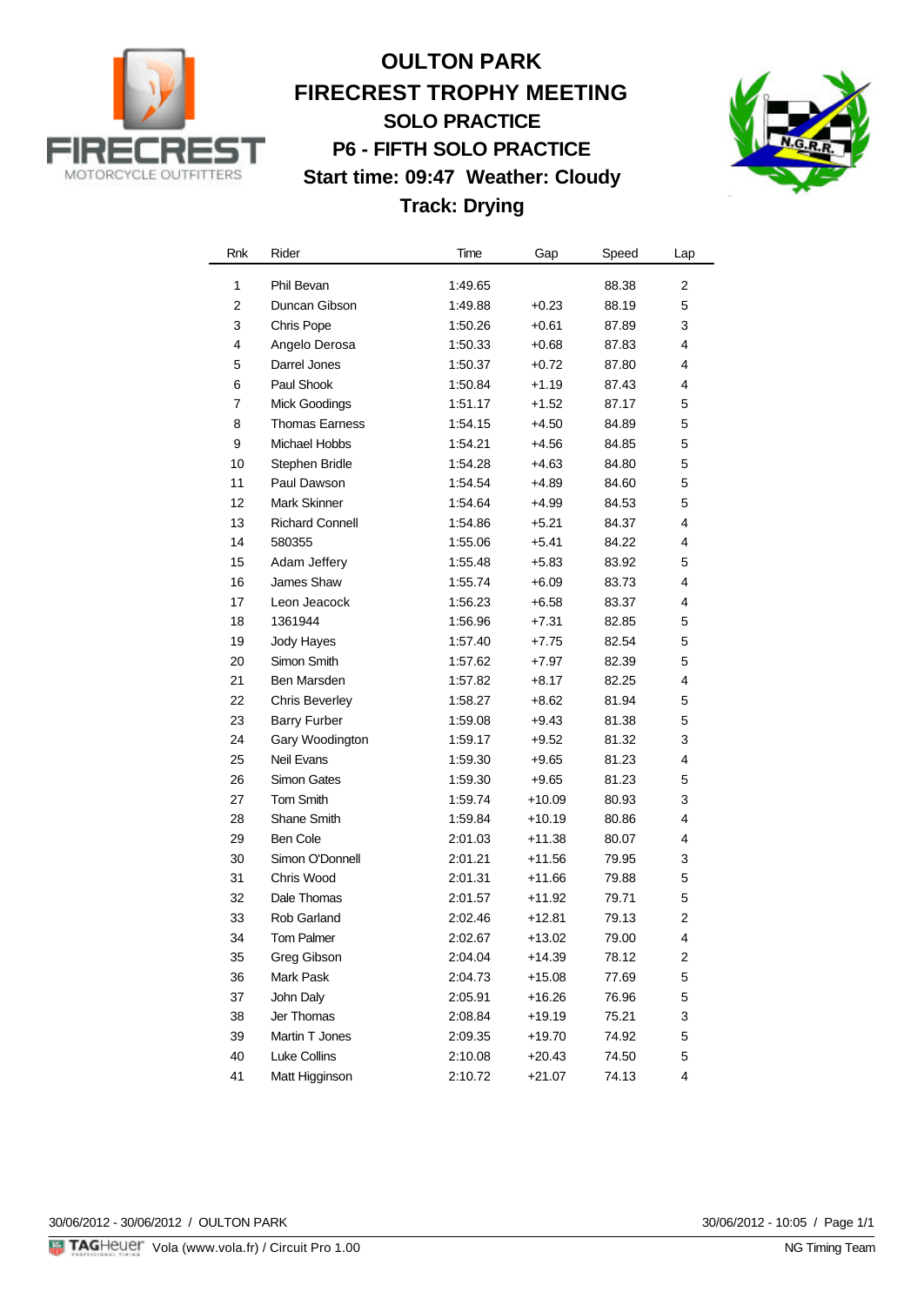

## **OULTON PARK FIRECREST TROPHY MEETING SOLO PRACTICE P6 - FIFTH SOLO PRACTICE LISTED IN ALPHABETICAL ORDER START TIME: 09:47**

Lap Time

**START** 

2 **1:59.10** 3 **1:57.82** 4 1:58.74

> 2 **1:58.94** 3 1:59.35 4 **1:58.71** 5 **1:58.27**

Ben Marsden

1



| Lap          | l ime                |
|--------------|----------------------|
|              |                      |
| Adam Jeffery |                      |
|              | <b>START</b>         |
| 1            |                      |
| 2            | 2:00.66              |
| 3            | 1:56.50              |
| 4            | 1:55.48              |
| -            | $\sim$ $\sim$ $\sim$ |

| Angelo Derosa |         |  |
|---------------|---------|--|
| <b>START</b>  |         |  |
| 1             |         |  |
| 2             | 1:59.01 |  |
| 3             | 1:52.84 |  |
|               | 1:50.33 |  |

| Anthony Van Looy |         |  |
|------------------|---------|--|
| <b>START</b>     |         |  |
| 1                |         |  |
| 2                | 1:59.17 |  |
| 3                | 1:59.81 |  |
| 4                | 1:57.67 |  |
| 5                | 1:56.96 |  |

| <b>Barry Furber</b> |         |  |
|---------------------|---------|--|
| <b>START</b>        |         |  |
| 1                   |         |  |
| 2                   | 2:05.72 |  |
| 3                   | 2:00.38 |  |
| 4                   | 1:59.11 |  |
| 5                   | 1:59.08 |  |

| Ben Cole     |  |  |
|--------------|--|--|
| <b>START</b> |  |  |
|              |  |  |
| 2:03.19      |  |  |
| 2:01.03      |  |  |
| 2:01.60      |  |  |
|              |  |  |

30/06/2012 - 30/06/2012 / OULTON PARK

Lap Time

| 2 | 2:00.66 |
|---|---------|
| 3 | 1:56.50 |
| 4 | 1:55.48 |
| 5 | 1:56.66 |
|   |         |

|                | <b>Chris Beverley</b> |
|----------------|-----------------------|
|                | <b>START</b>          |
| 1              |                       |
| $\overline{2}$ | 1:58.9                |
| 3              | 1:59.3                |
| 4              | 1:58.7                |
| 5              | 1:58.2                |
|                |                       |

| Chris Pope |              |  |
|------------|--------------|--|
|            | <b>START</b> |  |
| 1          |              |  |
| 2          | 1:50.26      |  |
| 3          | 1:58.58      |  |

| Chris Wood   |         |  |
|--------------|---------|--|
| <b>START</b> |         |  |
| 1            |         |  |
| 2            | 2:08.89 |  |
| 3            | 2:07.06 |  |
| 4            | 2:05.06 |  |
| 5            | 2:01.31 |  |

| Dale Thomas  |         |  |
|--------------|---------|--|
| <b>START</b> |         |  |
| 1            |         |  |
| 2            | 2:04.10 |  |
| 3            | 2:02.37 |  |
| 4            | 2:01.57 |  |
| 5            | 2:01.61 |  |
|              |         |  |

| Dan Hill |              |
|----------|--------------|
|          | <b>START</b> |
| 1        |              |
| 2        | 1:57.75      |
| 3        | 1:57.08      |
|          | 1:55.06      |

Lap Time

| Darrel Jones |         |
|--------------|---------|
| <b>START</b> |         |
|              |         |
| 2            | 1:53.77 |
| 3            | 1:50.98 |
|              | 1:50.37 |

| Duncan Gibson |         |
|---------------|---------|
| <b>START</b>  |         |
| 1             |         |
| 2             | 1:58.16 |
| 3             | 1:56.07 |
| 4             | 1:51.51 |
| 5             | 1:49.88 |

|              | Gary Woodington |
|--------------|-----------------|
| <b>START</b> |                 |
|              |                 |
| 2            | 2:03.54         |
| З            | 1:59.17         |

| <b>Greg Gibson</b> |         |
|--------------------|---------|
| <b>START</b>       |         |
| 1                  |         |
| 2                  | 2:04.04 |
|                    |         |



30/06/2012 - 10:32 / Page 1/3<br>NG Timing Team

**F3 TAGHeUEL** Vola (www.vola.fr) / Circuit Pro 1.00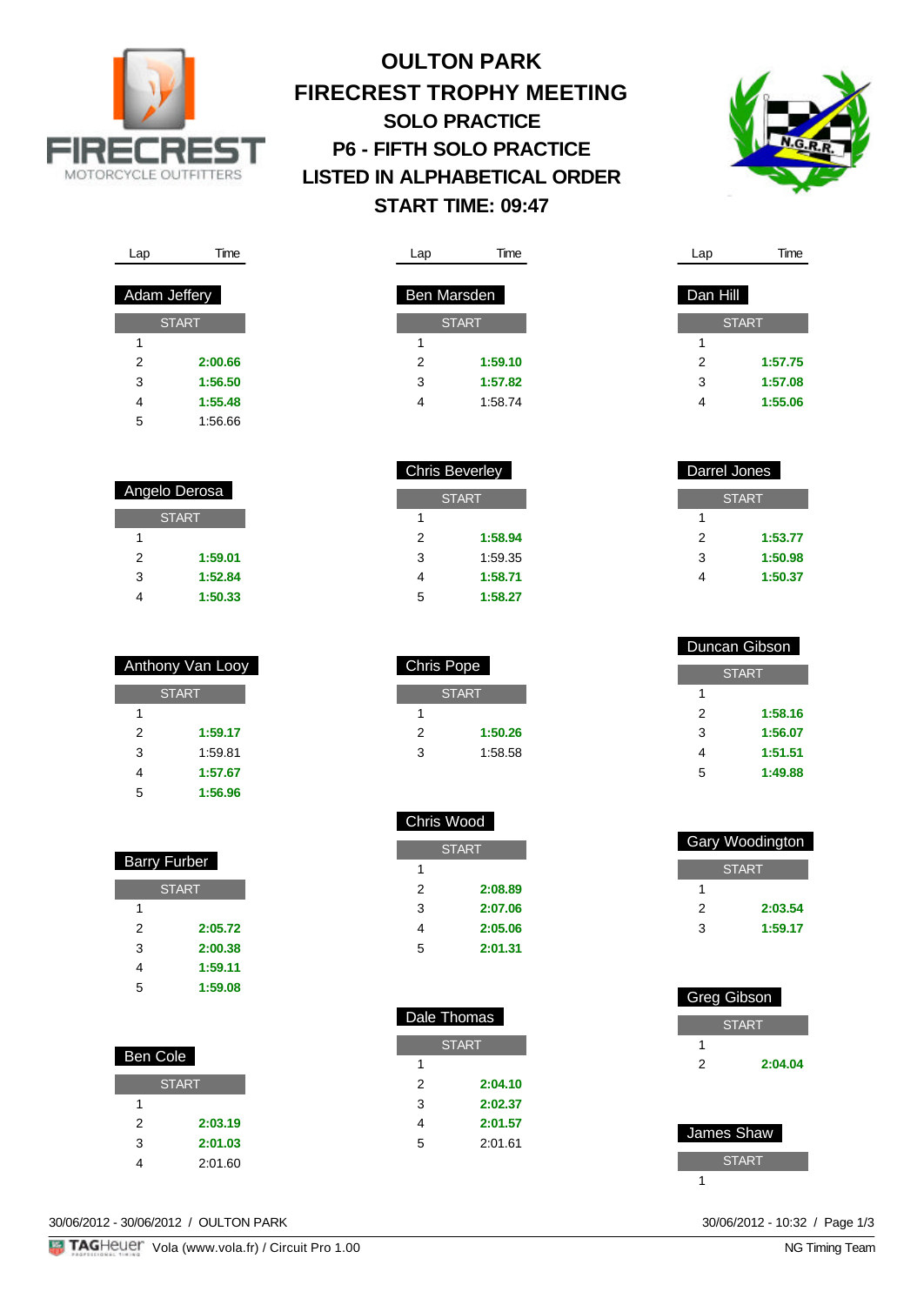## **OULTON PARK FIRECREST TROPHY MEETING SOLO PRACTICE P6 - FIFTH SOLO PRACTICE LISTED IN ALPHABETICAL ORDER START TIME: 09:47**

| Lap | Time    |
|-----|---------|
| 2   | 2:01.64 |
| 3   | 1:55.74 |
| 4   | 1:55.87 |
|     |         |

| Jer Thomas   |         |
|--------------|---------|
| <b>START</b> |         |
| 1            |         |
| 2            | 2:10.00 |
| つ            | 2:08.84 |

| Jody Hayes |
|------------|

| <b>START</b> |         |
|--------------|---------|
| 1            |         |
| 2            | 2:02.40 |
| 3            | 1:59.14 |
| 4            | 1:57.40 |
| 5            | 1:58.80 |

| John Daly    |         |
|--------------|---------|
| <b>START</b> |         |
| 1            |         |
| 2            | 2:09.48 |
| 3            | 2:07.20 |
| 4            | 2:05.91 |
| 5            | 2:07.27 |

| Leon Jeacock |         |  |
|--------------|---------|--|
| <b>START</b> |         |  |
|              |         |  |
| 2            | 2:00.06 |  |
| 3            | 1:57.28 |  |
|              | 1:56.23 |  |

| <b>Luke Collins</b> |         |
|---------------------|---------|
| <b>START</b>        |         |
|                     |         |
| 2                   | 2:14.25 |
| 3                   | 2:11.89 |
|                     | 2:12.03 |
|                     |         |

| Lap       | Time    |
|-----------|---------|
| 5         | 2:10.08 |
|           |         |
| Mark Pask |         |

| אט ו אוטו    |         |  |
|--------------|---------|--|
|              |         |  |
| <b>START</b> |         |  |
| 1            |         |  |
| 2            | 2:10.39 |  |
| 3            | 2:05.76 |  |
| 4            | 2:05.06 |  |
| 5            | 2:04.73 |  |

| Mark Skinner |         |  |
|--------------|---------|--|
| <b>START</b> |         |  |
| 1            |         |  |
| 2            | 2:04.50 |  |
| 3            | 1:56.25 |  |
| 4            | 1:56.49 |  |
| 5            | 1:54.64 |  |

| Martin T Jones |         |  |
|----------------|---------|--|
| <b>START</b>   |         |  |
| 1              |         |  |
| 2              | 2:14.37 |  |
| 3              | 2:11.83 |  |
| 4              | 2:11.82 |  |
| 5              | 2:09.35 |  |

| <b>Matt Higginson</b> |         |  |
|-----------------------|---------|--|
| <b>START</b>          |         |  |
| 1                     |         |  |
| 2                     | 2:12.25 |  |
| 3                     | 2:11.30 |  |
|                       | 2:10.72 |  |

| Michael Blank |  |  |
|---------------|--|--|
| <b>START</b>  |  |  |
|               |  |  |

| Lap           | Time         |
|---------------|--------------|
|               |              |
| Michael Hobbs |              |
|               | <b>START</b> |
| 1             |              |
| 2             | 1:58.87      |
| 3             | 1:57.70      |
| 4             | 1:54.21      |
| 5             | 1:55.77      |

| <b>Mick Goodings</b> |         |  |
|----------------------|---------|--|
| <b>START</b>         |         |  |
| 1                    |         |  |
| 2                    | 1:56.50 |  |
| 3                    | 1:53.92 |  |
| 4                    | 1:52.24 |  |
| 5                    | 1:51.17 |  |

| Neil Evans   |         |  |
|--------------|---------|--|
| <b>START</b> |         |  |
| 1            |         |  |
| 2            | 2:04.51 |  |
| 3            | 2:00.24 |  |
|              | 1:59.30 |  |

| Paul Dawson  |         |  |
|--------------|---------|--|
| <b>START</b> |         |  |
| 1            |         |  |
| 2            | 2:00.65 |  |
| 3            | 1:56.51 |  |
| 4            | 1:55.03 |  |
| 5            | 1:54.54 |  |

| Paul Shook   |         |  |
|--------------|---------|--|
| <b>START</b> |         |  |
| 1            |         |  |
| 2            | 1:54.88 |  |
| 3            | 1:52.47 |  |
|              | 1:50.84 |  |

30/06/2012 - 30/06/2012 / OULTON PARK

30/06/2012 - 10:32 / Page 2/3<br>NG Timing Team